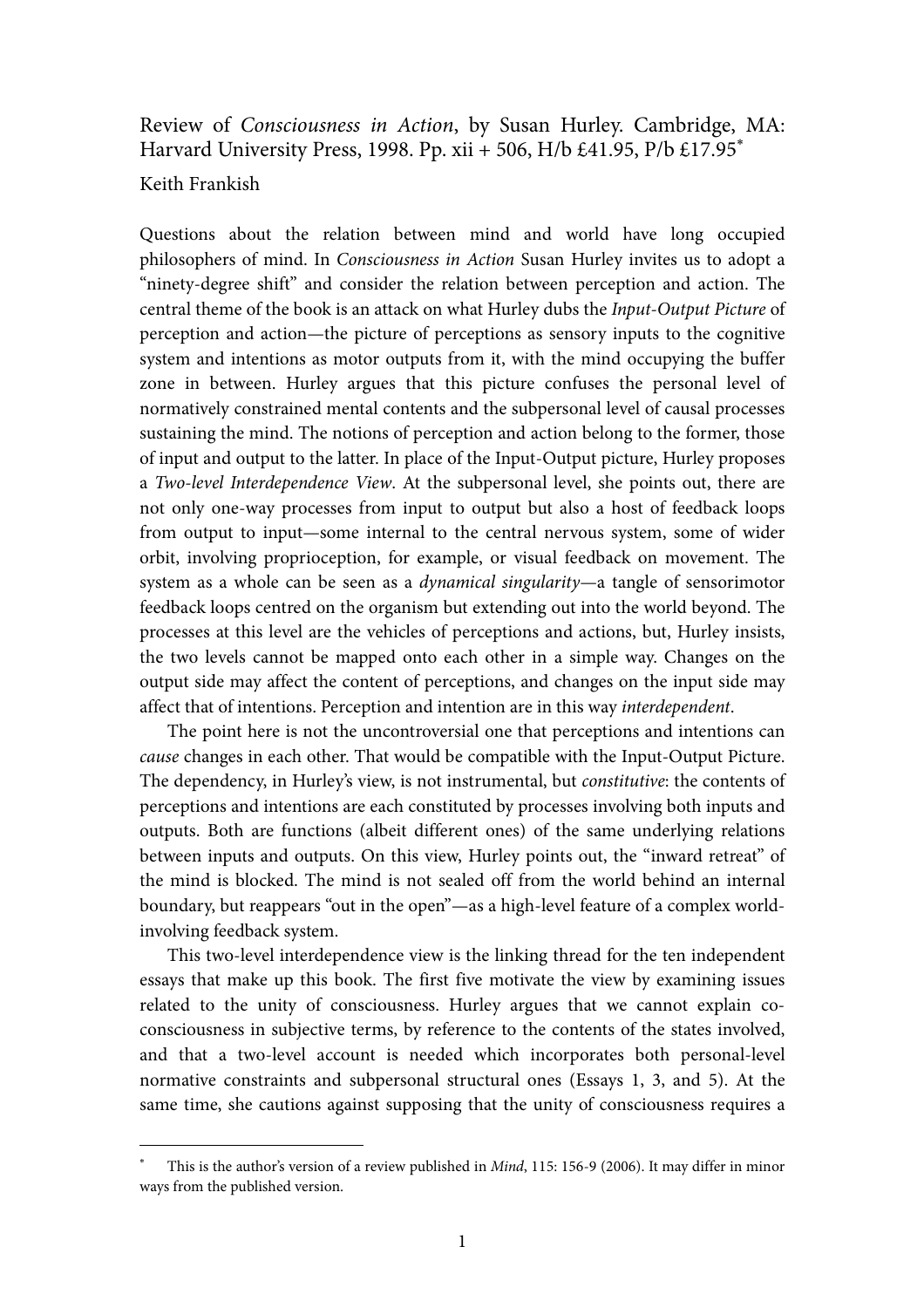unitary locus of consciousness in the brain. We should not confuse the structure of the vehicles of consciousness with the structure of consciousness itself. Rather, what is required is the functional unity provided by the existence of a dynamical singularity.

 Motivation also comes from reflection on the role of agency in perceptual consciousness (Essays 2 and 6). Many philosophers would agree with Kant in stressing the active nature of perception and rejecting the view that unified perceptual content is a psychological datum (the "myth of given"). But, Hurley points out, those who reject that view often tacitly accept a parallel one with regard to action—assuming that the content of our intentions is an unproblematic psychological primitive. (Hurley dubs this the myth of the giving.) A more adequate view, she argues, sees experience and agency as constitutively interdependent. The existence of such interdependence, Hurley suggests, is part of what it is to have a unified perspective on the world.

 Later essays address the relation between perception and action more directly. Essays 7 and 8 focus on content externalism. Thought experiments employed in this area typically assume that internal physical states could in principle be duplicated in different external environments, as in Block's Inverted Earth example. Hurley argues that this overlooks the dependencies between perception and action and the feedback relations between output and input, and she goes on to trace out the consequences of these dependences and relations in exquisite detail, developing new thought experiments which cast doubt on the duplication assumption. The moral is, not that content externalism is false, but that traditional arguments for it are wedded to the Input-Output picture. Indeed, Hurley can be seen as an ultra-externalist—suggesting, not only that mental content is determined by external factors, but also that the vehicles of content extend beyond the organism.

 The last two essays draw on neuropsychological work. In Essay 9 Hurley seeks to undermine the Input-Output Picture by describing various cases—some real, some thought experiments—in which distinctions and invariants in the content of perceptions and intentions seem to depend noninstrumentally on both inputs and outputs. One such case is the paralyzed eye phenomenon. If a person with paralysed eye muscles tries to look to the side, they find that the world seems to jump sideways, even though their eyes have not moved—suggesting that perception can be a function of motor output as well as sensory input. Another example is the way biofeedback can enable us to acquire direct control over bodily processes that are not normally susceptible to it—suggesting a similar dependence of intention upon sensory input.

 The final chapter sets Hurley's views in the context of recent work in psychology. The orthodox view of the mind, Hurley notes, is that mental processing is linear and that there are merely instrumental relations between perception and action. She reviews some alternatives to this view, focusing in particular on motor theories of perception and control systems theories of action, both of which appeal to dynamic feedback and posit constitutive dependencies between perception and action. Together, she suggests, these theories offer a way of filling out the Two-Level Interdependence view. The upshot is a view of the mind as horizontally modular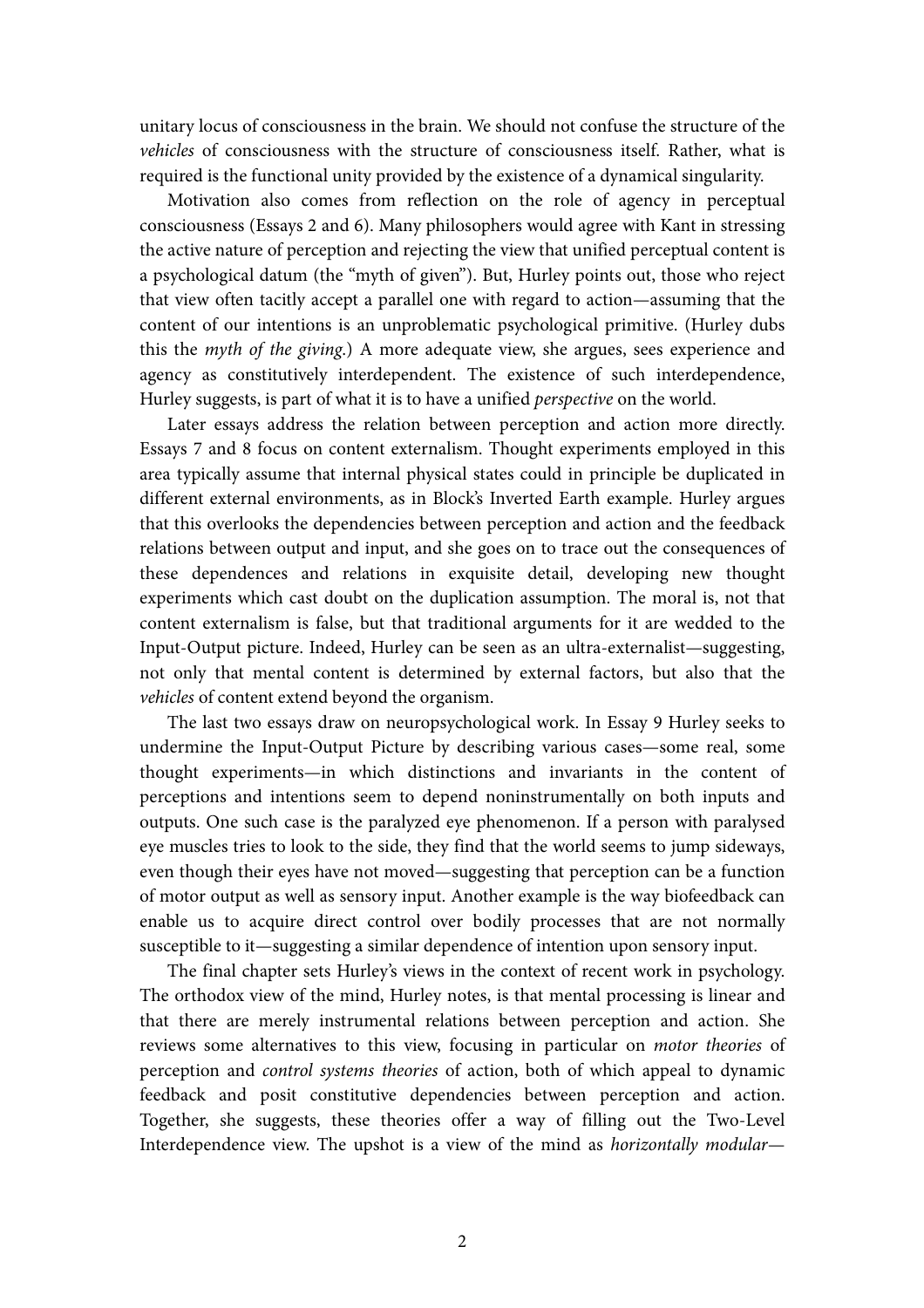composed of multiple dissociable sensorimotor layers, rather than being vertically divided between input, cognition, and output.

 There is a huge amount to admire in this book. A brief summary cannot give any indication of its breadth of scholarship, subtlety of analysis, and range of subplots. And its themes are important ones. Much of the most exciting work in recent cognitive science has been in the fields of connectionism and dynamical systems theory, and Hurley applies this work to traditional philosophical problems in a way that illuminates both. Her case for decentring our view of the mind is powerfully made and promises to have important applications. (For me, one of the most attractive of these not stressed by Hurley—is in relation to phenomenal consciousness. Hurley's thoroughgoing externalism should help to undermine some of the Cartesian intuitions upon which strong forms of qualia realism depend.) Hurley's stress on the importance of distinguishing levels is also salutary. It is plausible to think that everyday mentalistic discourse has subpersonal structural commitments—that there is more to having a mind than simply being interpretable as having one. But attempts to spell this out usually assume that the commitment is to the existence of structures isomorphic to the entities of the everyday discourse—involving, for example, the discrete representation of propositional attitudes. The idea that the fundamental commitment is to the existence of an environmentally embedded dynamical system is an appealing alternative.

 Of course, the worry about Hurley's approach is that it risks discarding the baby with the bathwater. If the mind is a collection of sensorimotor feedback loops, then how do we account for sophisticated forms of cognition, such as conceptualized thought? A horizontally modular view may be appropriate for online cognition, devoted to the immediate guidance of action, but what of the more reflective offline kind? Hurley addresses these questions briefly in the final chapter (pp. 401-12). She makes two suggestions. First, high-level features such as rationality and conceptual structure may be emergent properties, which arise in an unpredictable way from the complex interaction of multiple content-specific layers. (Again, there need not be an isomorphism between the personal and subpersonal.) Secondly, some cognitive processes may involve sensorimotor interactions with external linguistic artefacts, exploiting the structure of natural language. (A language of thought, Hurley notes, need not reside in our brains.) Neither of these themes is developed in detail, however, and Hurley may legitimately respond that they take us beyond the scope of the book. In this, as in other respects, this work can be seen as setting the stage for future research.

 One could not say that Consciousness in Action is an easy read. The wealth of detail and minute analysis can be daunting, and it requires some stamina to work through the volume. (Hurley provides some help, however: an Introduction helpfully highlights key themes, and an Appendix provides section-by-section outlines of the essays.) There is also some repetition between essays, several of which have been published previously. Indeed, the book is a bit like a dynamical singularity itself, with many parallel threads looping round from chapter to chapter and the big philosophical